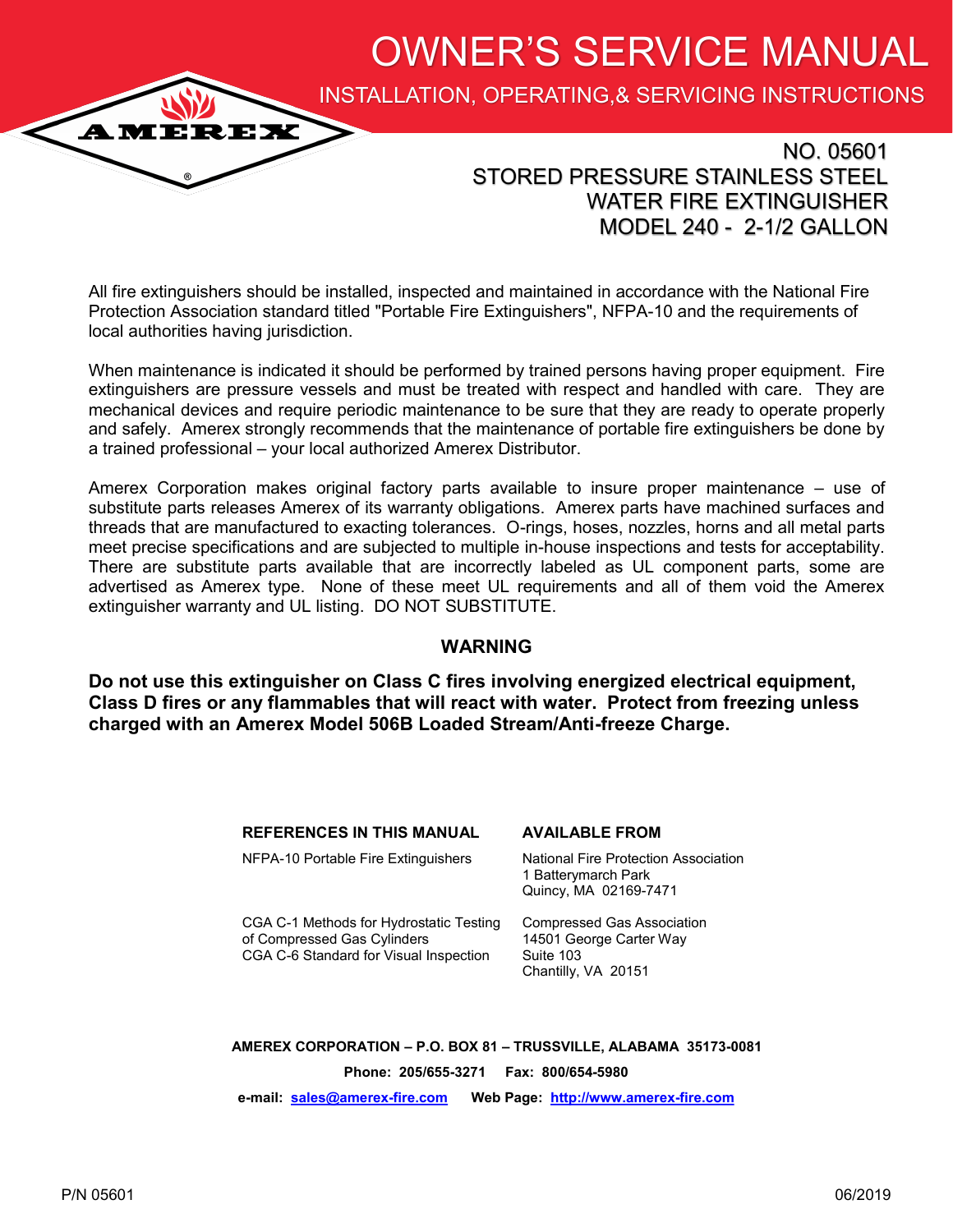**AMEREX CORPORATION DOES NOT SERVICE, MAINTAIN OR RECHARGE FIRE EXTINGUISHERS. THE MAINTENANCE AND RECHARGE PORTION OF THIS MANUAL IS PUBLISHED AS A GUIDE TO ASSIST SERVICE PERSONNEL IN THE INSPECTION, MAINTENANCE AND RECHARGE OF AMEREX FIRE EXTINGUISHERS ONLY. NO INSTRUCTION MANUAL CAN ANTICIPATE ALL POSSIBLE MALFUNCTIONS THAT MAY BE ENCOUNTERED IN THE SERVICE OF FIRE EXTINGUISHERS. AMEREX ASSUMES NO LIABILITY FOR SERVICE, MAINTENANCE OR RECHARGE OF FIRE EXTINGUISHERS BY PUBLISHING THIS MANUAL**.

## **INSPECTING THE EXTINGUISHER**

This extinguisher should be inspected at regular intervals (monthly or more often if circumstances require) to insure that it is ready for use.

INSPECTION (NFPA-10) A "quick check" should be made of the extinguisher for the following:

- 1. Located in designated place.
- 2. No obstructions to access or visibility.
- 3. Operating instructions on nameplate (label) and facing outward.
- 4. Seals and tamper indicators not broken or missing.
- 5. Determine fullness by weighing or "hefting".
- 6. Examine for obvious physical damage, corrosion, leakage or clogged nozzle.
- 7. Pressure gauge reading in the operable area.

## **MAINTENANCE – SERVICE PROCEDURE**

MAINTENANCE (NFPA-10) At least once a year (or more frequently if indicated by an inspection), maintenance should be performed. Maintenance is a "thorough check" of the extinguisher. It is intended to give maximum assurance that an extinguisher will operate effectively and safely. It includes a thorough examination and any necessary repair or replacement. It will normally reveal the need for hydrostatic testing.

- 1. Clean extinguisher to remove dirt, grease or foreign material. Check to make sure that the instruction nameplate is securely fastened and legible. Inspect the cylinder for corrosion, abrasion, dents or weld damage. If any of these conditions are found and you doubt the integrity of the cylinder, hydrostatically test, using the proof pressure method and a suitable cage, in accordance with CGA Pamphlet C-1 and NFPA Pamphlet 10.
- 2. **NOTE**: When cleaning avoid use of solvents around the pressure gauge. They could seriously damage the plastic gauge face.
- 3. Inspect the extinguisher for damaged, missing or substitute parts. Only factory replacement parts are approved for use on Amerex fire extinguishers.
- 4. Weigh extinguisher and compare with weight printed on the Maintenance section of the nameplate (label). Recharge extinguisher if weight is not within the indicated allowable tolerances.
- 5. Check the date of manufacture on the extinguisher cylinder hanger loop or on the extinguisher nameplate. Cylinder must be hydrostatically tested every 5 years to the test pressure indicated on the label.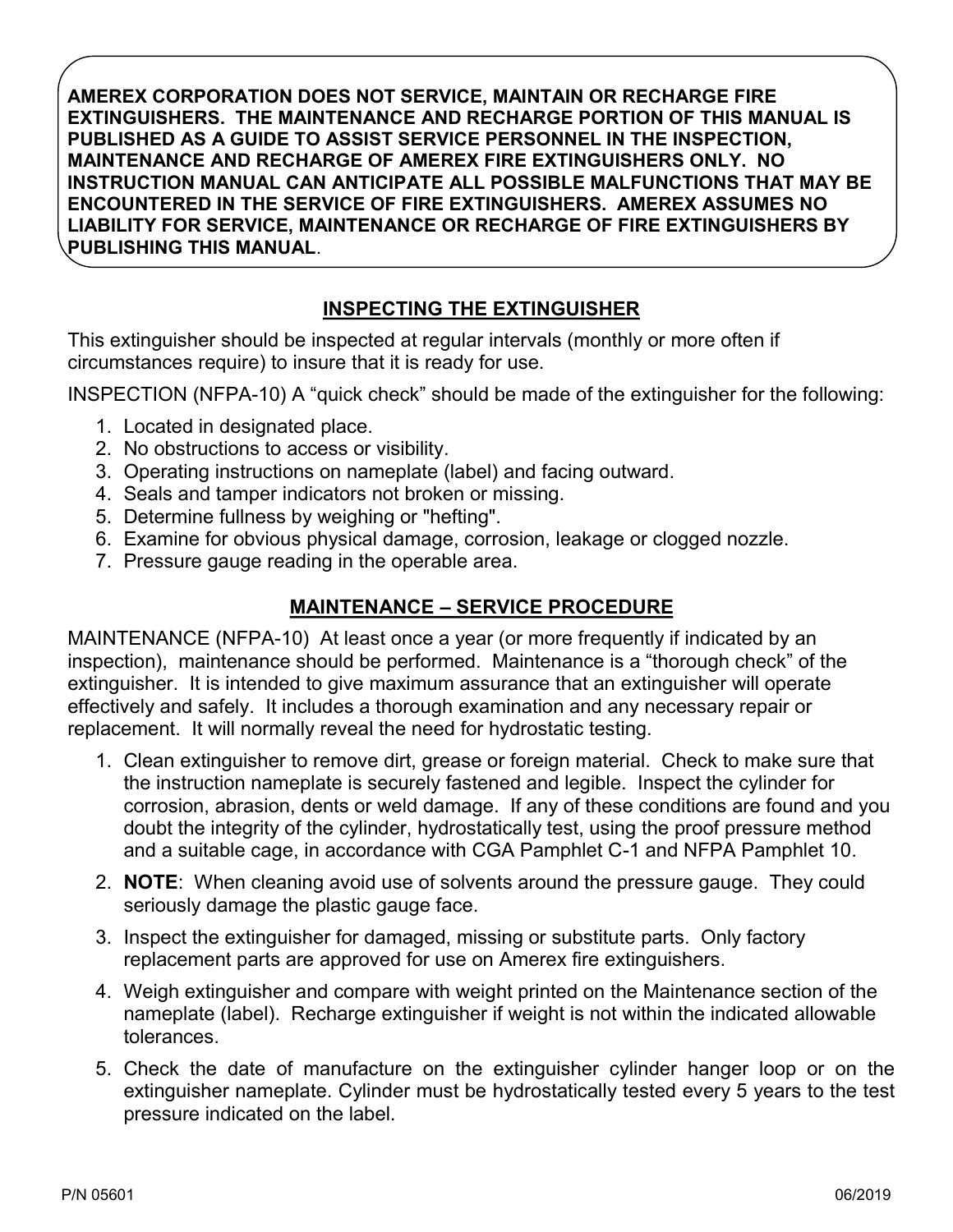- 6. Visually inspect the pressure gauge:
	- a. If bent, damaged or improper gauge, depressurize and replace
	- b. If pressure is low, check for leaks
- 7. Inspect the foot stand (base). If cracked or broken replace with proper foot stand.
- 8. Check ring pin for freedom of movement by breaking the seal and removing the pin. Replace the ring pin if bent or if removal is difficult.
- 9. Inspect discharge lever for dirt or corrosion that might impair freedom of movement. Inspect carrying handle for proper installation. If lever, handle or rivets are damaged or distorted, replace with proper Amerex part (s).
- 10. Remove hose assembly, inspect hose assembly for damage, replace as necessary. Blow air through hose assembly to insure passage is clear of foreign material.
- 11. Examine the air pressurizing valve (Schrader) for damage. The cap should be in place to prevent leaking.
- 12. Inspect the valve assembly for corrosion or damage to hose thread connections. Replace valve assembly or component parts as necessary following the proper depressurization and recharge procedures.
- 13. Install hose and nozzle assembly.
- 14. Install new tamper seal and record service data on the extinguisher inspection tag.
- 15. Rehang the extinguisher on the wall hanger bracket making sure that it fits the hanger bracket properly – replace the bracket if necessary. Note: When a Loaded Stream/Antifreeze charge is used to freeze protect this extinguisher, a complete discharge and maintenance is required annually. Use only the Amerex Model 506B charge and follow the instructions printed on the carton. Reuse of the 506B charge is permitted if the charge is reclaimed in a clean pail and the freeze point is verified. To verify the freeze point, pour the loaded stream solution into a 300 ml graduated container and check the specific gravity with a hydrometer. A minimum specific gravity of 1.270 will assure freeze protection to -40ºF. A lower specific gravity means that the charge should be replaced.

### **RECHARGE**

RECHARGING (NFPA-10) The replacement of the extinguishing agent and includes the expellant for this type of extinguisher.

#### **WARNING**:

- a. Before attempting to recharge be sure this extinguisher is completely depressurized.
- b. Use a regulated pressurizing source (either air or nitrogen). Set the regulator no more than 25 psi (175 kPa) higher than the gauge operating pressure.
- c. Check and calibrate regulator gauge at frequent intervals. The regulator gauge should be used to determine when the intended charging pressure has been reached. Do not use the extinguisher gauge for this purpose.
- d. Never leave an extinguisher connected to a regulator of a high pressure source for an extended period of time. A defective regulator could cause the cylinder to rupture due to excessive pressure.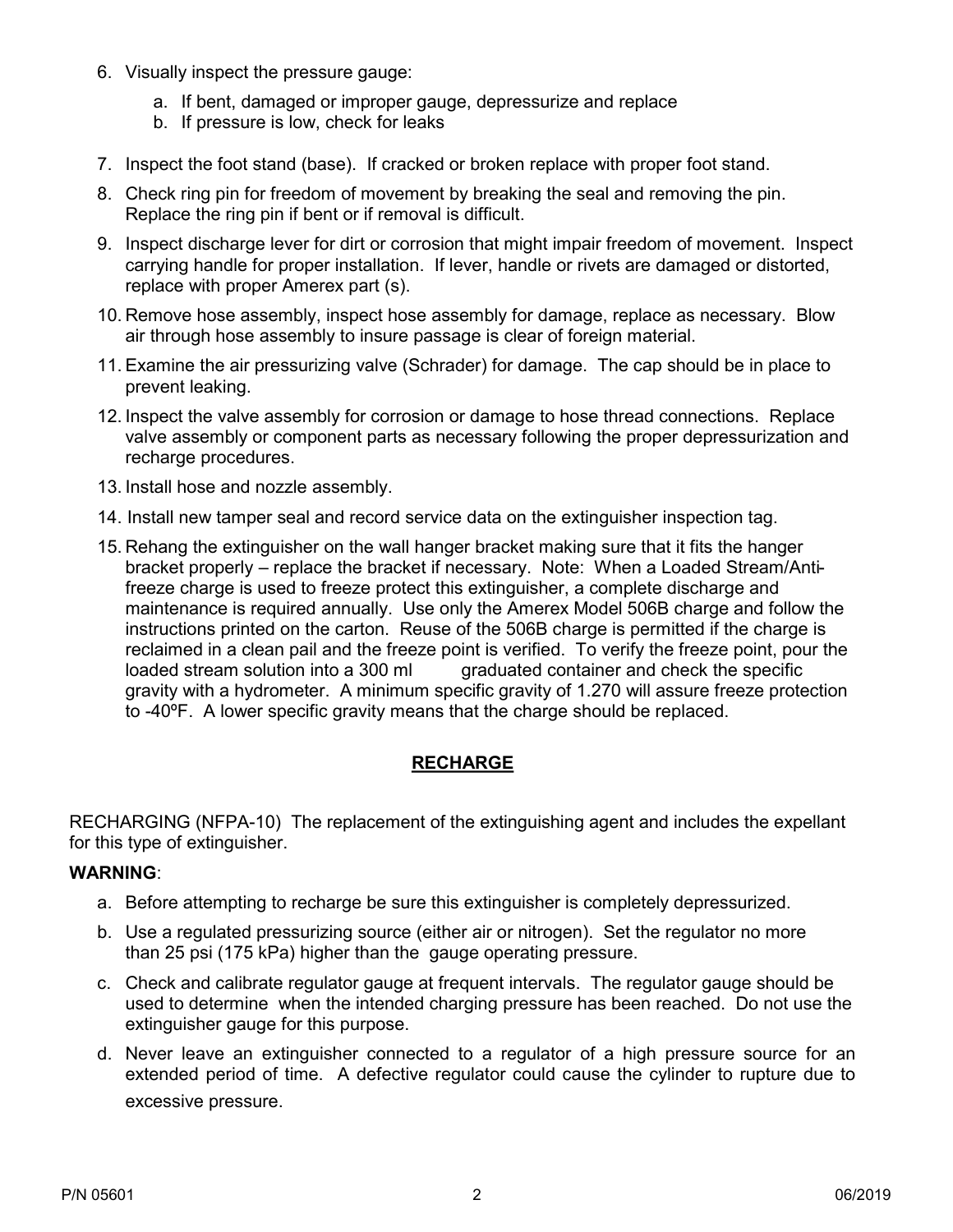## **RECHARGING PROCEDURE**

- 1. Complete the "Maintenance-Service Procedure", items 1 thru 12.
- 2. Discharge all remaining pressure and water (or anti-freeze solution) making sure that there is no remaining pressure.
- 3. Remove the valve assembly and disassemble by removing downtube assembly (use a wrench on the brass retainer, not the plastic tube), spring and valve stem from the valve assembly. Remove the collar o-ring from the valve assembly. Discard the valve stem & collar oring.
- 4. Thoroughly rinse all parts with clean water and wipe dry with a soft cloth. Blow the valve out with air or nitrogen. Inspect the spring – replace parts if worn or damaged. Replace valve stem and collar o-ring with new components. Lubricate the collar o-ring and small o-ring on the valve stem with Bluestar V-711 (do not lubricate the valve stem seal). Inspect the downtube. If it is cracked, deformed or does not have a threaded brass spring retainer replace the downtube. Inspect downtube o-ring, replace if necessary.
- 5. Rinse the cylinder with clean water and inspect the interior following CGA Visual Inspection Standard, Pamphlet C-6.
- 6. Firmly replace the plastic fill tube and fill cylinder with clean water until it overflows (2  $\frac{1}{2}$ gallons [9 ½ liters]).

#### **NOTE: THE AMEREX WARRANTY DOES NOT COVER STAINLESS STEEL EXTINGUISHERS FILLED WITH WATER WHICH CONTAINS IN EXCESS OF 40 PPM OF CHLORIDES. IN MANY AREAS WATER INCLUDES HIGH LEVELS OF CHLORIDES.**

- 7. Install a "Verification of Service" collar around neck of cylinder. Install valve assembly to the cylinder and properly align. **CAUTION: Hand-tighten the valve collar nut to 100-125 in. lbs. max (1.15 – 1.44 KG/m). Over-tightening with a wrench will damage the valve.**
- 8. Remove cap from the air pressurizing valve on the side of the valve body and pressurize with 100 psi (690 kPa) using air or nitrogen. **NOTE: A 02141 fill adapter may also be used by installing to the female valve outlet (where the hose assembly attaches).** The pressure regulator should be set to no more than 25 psi (175 kPa) higher than the gauge operating pressure. Replace pressure valve cap. The cap must be in place to insure that the valve will not leak.
- 9. Check the collar, gauge, cylinder welds and valve orifice for leaks using a leak detection fluid or a solution of soapy water. Remove leak detection fluid from the valve assembly by blowing out with air and wipe exterior of the extinguisher to dry.
- 10.Install hose assembly into the operating valve.
- 11.Install ring pin with ring facing front of the extinguisher. Install new tamper seal. Record recharge date and attach new recharge tag.
- 12.Weigh assembled extinguisher and confirm that the total weight is within the allowable tolerances indicated in the Maintenance section on the extinguisher nameplate.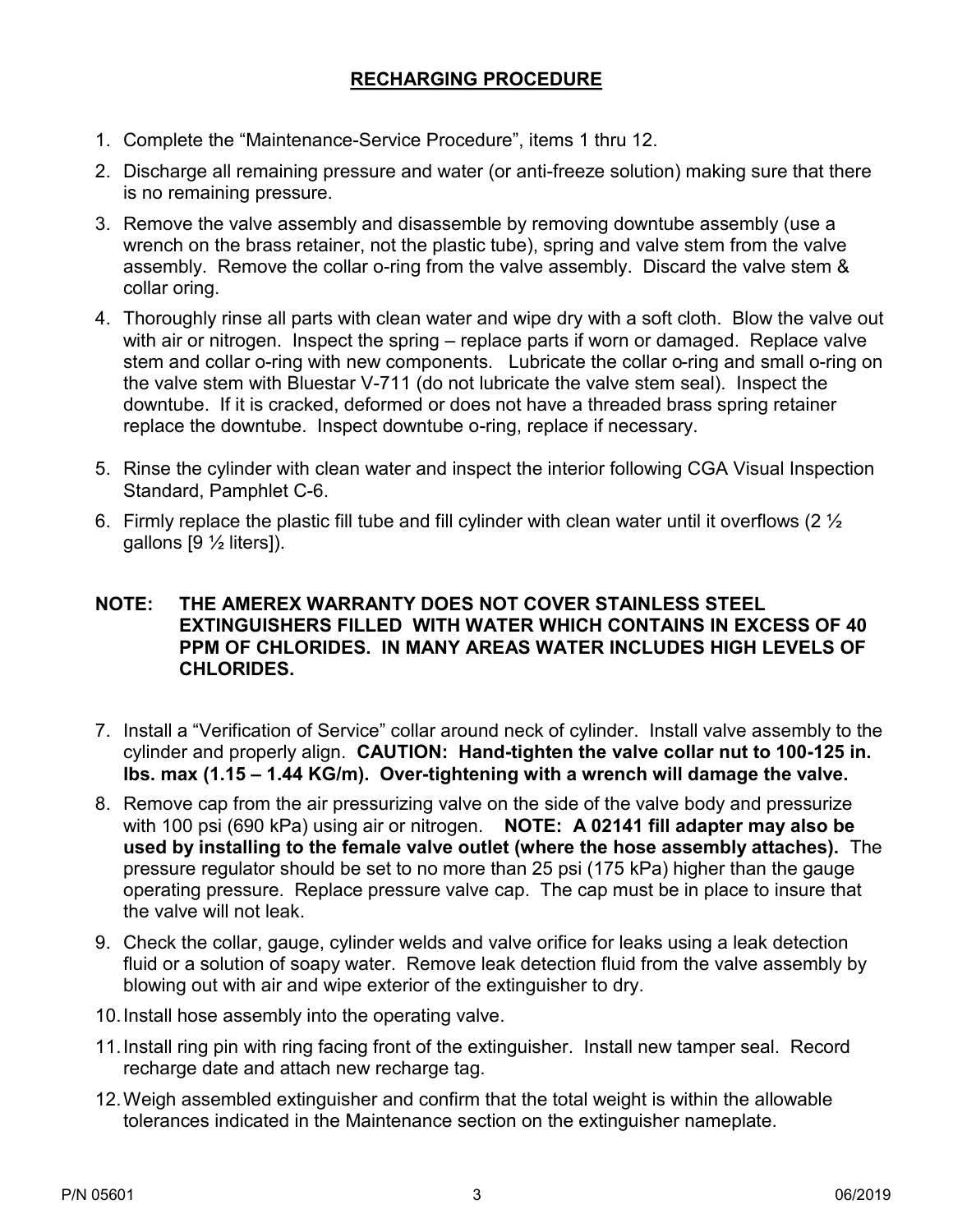## **TROUBLESHOOTING GUIDE**

**WARNING**: Determine the source of a leak before the extinguisher is depressurized. **EXTINGUISHER MUST BE COMPLETELY DEPRESSURIZED BEFORE ANY ATTEMPT IS MADE TO DEVALVE IT AND CORRECT ANY LEAKAGE PROBLEM**. To depressurize – hold the extinguisher in an Inverted position and slowly squeeze the discharge handle. Some liquid remaining in the downtube will be discharged so care should be taken in the area used for depressurization. Thoroughly clean all valve parts after depressurization and valve removal.

|                  | <b>PROBLEM</b>                                                                                                                                                                                                           | <b>CORRECTIVE ACTION</b>                                                                                                     |
|------------------|--------------------------------------------------------------------------------------------------------------------------------------------------------------------------------------------------------------------------|------------------------------------------------------------------------------------------------------------------------------|
| 1.               | Leak at collar o-ring                                                                                                                                                                                                    | Remove valve assembly, clean collar<br>thoroughly and install new o-ring.<br>Lubricate the o-ring with Bluestar<br>$V - 711$ |
| 2.               | Leak through valve                                                                                                                                                                                                       | Install new valve stem assembly.<br>Check valve seat for scratches or<br>foreign matter.                                     |
| 3.               | Leak around gauge<br>threads                                                                                                                                                                                             | Remove gauge* and reinstall using<br>Teflon tape on the gauge threads.                                                       |
| $\overline{4}$ . | Defective gauge                                                                                                                                                                                                          | Remove defective gauge* and install a<br>new gauge using Teflon tape on the<br>gauge threads.                                |
| 5.               | Leak in the cylinder                                                                                                                                                                                                     | Contact Amerex if under warranty,<br>otherwise mark "Rejected" and return to<br>owner.                                       |
|                  | * Pressure gauge threads are coated with a special epoxy at<br>the factory. For easy removal, soak the valve assembly in hot<br>water (180°F) for two to four minutes. Remove gauge with a<br>thin 7/16" open end wrench |                                                                                                                              |